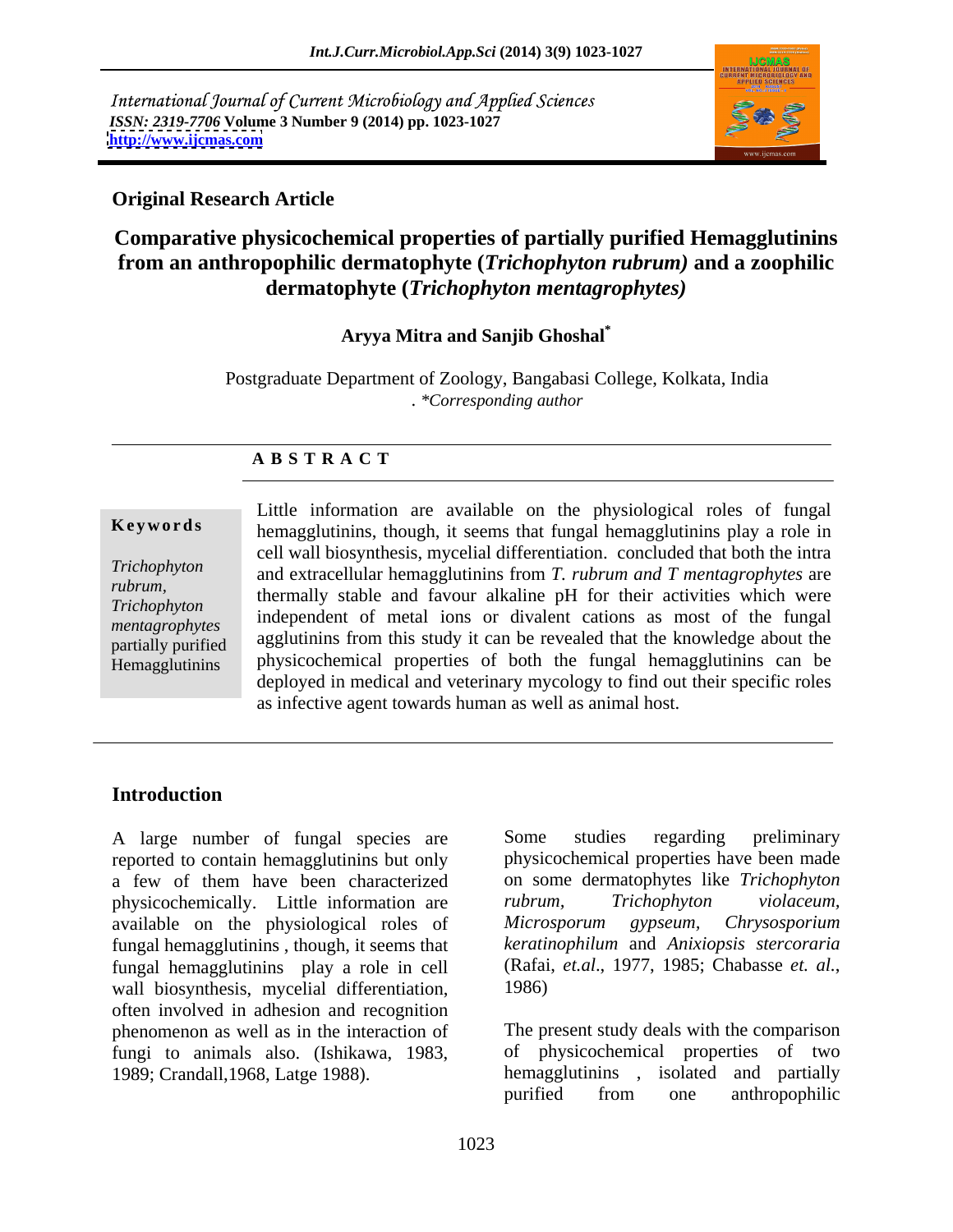The strains of *Trichophyton rubrum* (MTCC-296) and *Trichophyton*  of Mycology, School of Tropical Medicine, Calcutta, respectively.

(Sabouraud, 1911). The culture was incubated with 100mM of sodium periodate, *Trichophyton rubrum* shows heavy growth with creamy white spores accumulation on

No significant pigmentation appeared in case of *Trichophyton mentagrophytes* below preserved at  $4^{\circ}$ C. They were transferred to the fresh media at two months intervals.

To obtain uniform inoculum, growth on Sabouraud's agar slope (15 days old) was harvested with sterile distilled water, washed twice and finally suspended in 5ml of sterile To study the effect of EDTA, water. 0.2ml of the suspension was used as

physicochemical properties of both the were studied. Effect of temperature and pH, Effect of trypsin, Effect of chemicals, Effect of divalent cations, Effect of EDTA.

The effect of temperature and pH, the extracts (1ml each) were incubated Results showed that though hemagglutinins separately in a water bath from  $10-100^{\circ}$ C for

dermatophyte, *Trichophyton rubrum* and withdrawn at regular interval of time with one from zoophilic dermatophyte the rise of temperature. After cooling, *Trichophyton mentagrophytes*. (Mitra and hemagglutination activity was evaluated Ghoshal, 2014). against normal human erythrocytes. All **Materials and Methods hemagglutination** activity using buffer of the rise of temperature. After cooling, extracts were also tested for various pH (Citrate-phosphate buffer, pH 4- 6; PBS-pH 6.8, Tris-HCl, pH 7-10)

*mentagrophytes* were obtained from the Institute of Microbial Technology, two species were treated with 1% trypsin Chandigarh, India and from the Department solution,  $pH$  7.3 for 30 min at  $37^{\circ}C$ The effect of trypsin, hemagglutinins of the  ${}^{0}C$ following which the hemagglutination assays were made.

The organisms were maintained on To study the effect of chemicals Sabouraud's dextrose agar slopes hemagglutinins of both species were maintained at  $30^0 \pm 0.5^0$ C for three weeks. Sodium citrate, 1% SDS, 1% deoxycholate the surface and dark red pigmentation. chemically treated materials was tested with To study the effect of chemicals incubated with 100mM of sodium periodate, and 8M urea at room temperature for 30 min and then the hemagglutination activity of the normal human erythrocytes.

the growth layer. The cultures were calcium in the hemagglutination, samples  ${}^{0}$ C. They were transferred to were examined with Tris buffer, pH 8, containing 10 mM-100 mM CaCl<sub>2</sub>. Controls<br>without CaCl<sub>2</sub> were also tested. To study the effect of (divalent cations) containing 10 mM-100 mM CaCl<sub>2</sub>. Controls without  $CaCl<sub>2</sub>$  were also tested. Hemagglutination titers were determined against normal human erythrocytes.

inoculum. dialyzed extensively against Tris buffer, pH For this study the comparative against the same buffer and then the haemagglutinines, following parameters normal human erythrocytes. Controls were To study the effect of EDTA, hemagglutinins of the two fungi were 8 containing 50mM EDTA, re-dialyzed hemagglutination assay was performed with set up without EDTA.

## **Results and Discussion**

30 min were studied. Aliquotes (50 $\mu$ l) were  $\mu$  upto 100°C, they were found to be active in of the two species were thermally stable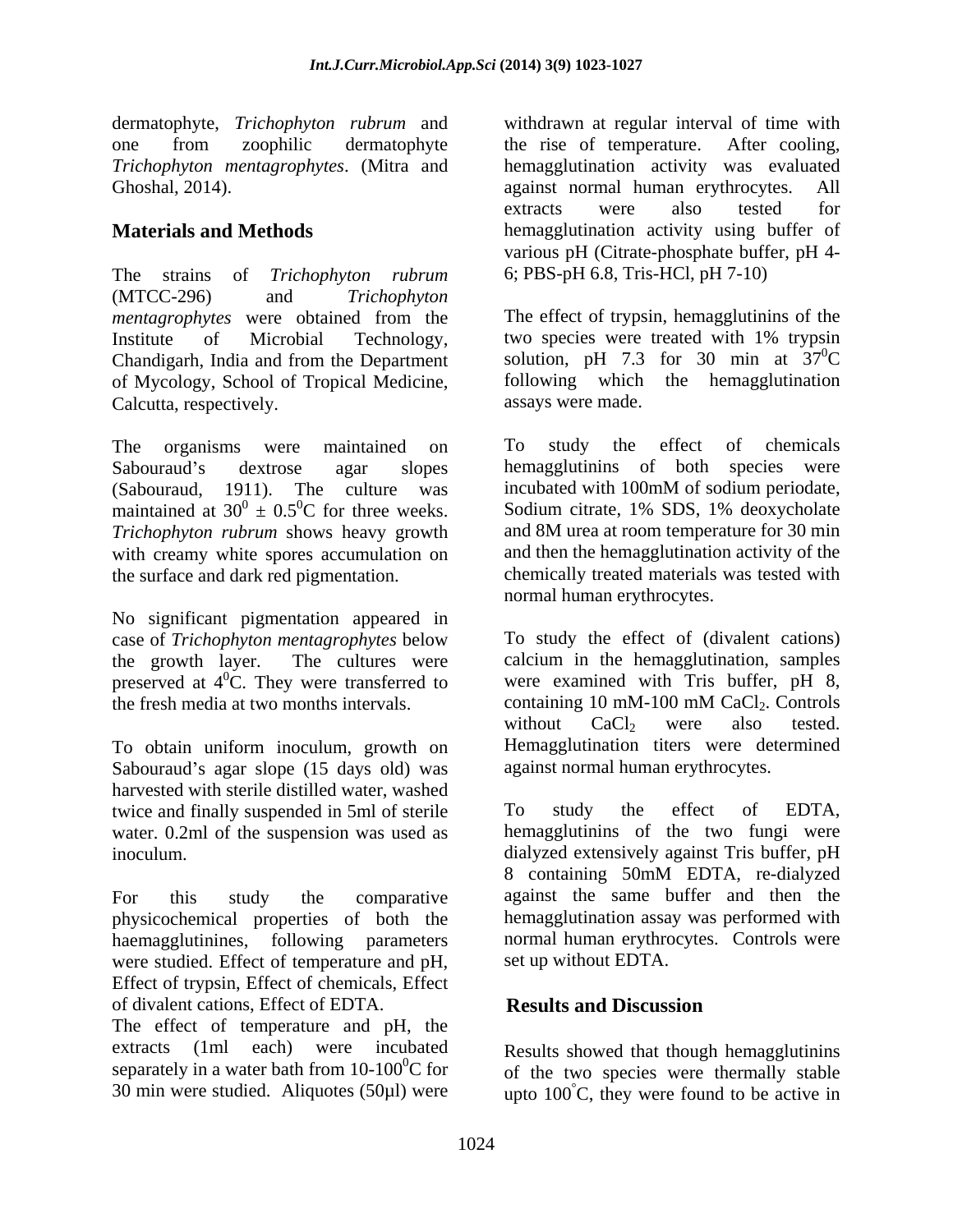lower temperature (Table-1). Similarly, they of the agglutinins by detergent presumably were more active in alkaline pH (Table-2) due to the breakdown of tertiary structures and their activities decreased at pH below 6 of the hemagglutinins. Treatment with 2 and above 10. Both intra and extracellular Markaptoethanol did not affect the hemagglutinins of two species were hemagglutination properties suggesting that apparently stable to heat. This is possibly the disulphide bonds (Cysteine) if present, due to high sugar content which could probably did not play any role in the protect the protein moiety of the hemagglutination activity. hemagglutinins against heat as has been demonstrated in other dermatophyte Hemagglutinins of both species were found agglutinins (Bouchara *et.al.*, 1987).  $\qquad \qquad$  to be independent of divalent cation  $(Ca^{+2})$ 

Trypsin (1%) slightly affected the hemagglutination. Pretreatment of concentrations (Table-4). Treatment with hemagglutinins with 1% trypsin slightly EDTA did not hamper their changed their hemagglutination activities indicating that a small portion of the

marcaptoethanol and sodium citrate did not with periodate moderately affected the activities. Drastic reduction of the activities

Markaptoethanol did not affect the hemagglutination activity.

 $^{+2}$ ) for their activities; slight decrease in their activities was observed at higher EDTA did not hamper their hemagglutination activity.

hemagglutinins is protein in nature. Thus, it can be concluded that both the intra The activities of the hemagglutinins were *rubrum* and T *mentagrophytes* are thermally moderately reduced when treated with stable and favour alkaline pH for their Sodium per-iodate and 1% SDS. activities which were independent of metal Remarkable changes occurred by treatment ions or divalent cations as most of the fungal with urea and 1% deoxycholate. 2- agglutinins from this study it can be reduce the activities (Table-3). Pretreatment physicochemical properties of both the hemagglutination activities indicating that medical and veterinary mycology to find out carbohydrate parts are responsible for their their specific roles as infective agent and extracellular hemagglutinins from *T.*  activities which were independent of metal revealed that the knowledge about the fungal hemagglutinins can be deployed in towards human as well as animal host.

| Temperature $(^{\circ}C)$ |                     |                |                             |                |
|---------------------------|---------------------|----------------|-----------------------------|----------------|
|                           | Trichophyton rubrum |                | Trichophyton mentagrophytes |                |
|                           | Intra cellular      | Extra cellular | Intra cellular              | Extra cellular |
|                           |                     |                | .                           |                |
|                           |                     |                | 1 <sub>c</sub>              |                |
|                           |                     |                |                             |                |
|                           |                     |                |                             |                |
|                           |                     |                |                             |                |
| 100                       |                     |                |                             |                |

**Table.1** Effect of temperature on the intra and extracellular hemagglutinins from *Trichophyton rubrum* and *Trichophyton mentagrophytes*

Titre <sup>a</sup>: Hemagglutination titer was determined with untreated human erythrocytes.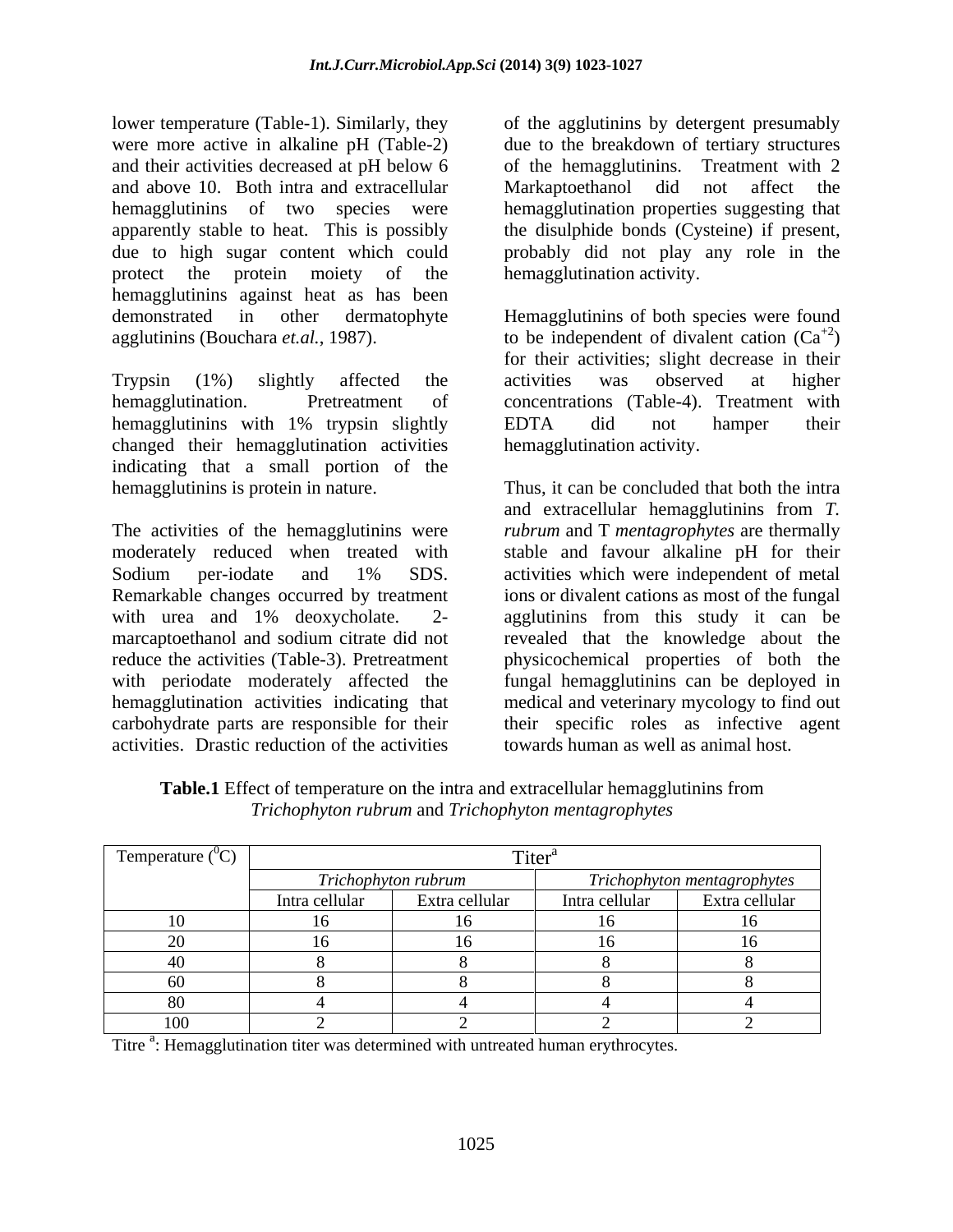| $- -$<br>'nН<br>PIL |                     |                |                             |                |
|---------------------|---------------------|----------------|-----------------------------|----------------|
|                     | Trichophyton rubrum |                | Trichophyton mentagrophytes |                |
|                     | Intra cellular      | Extra cellular | Intra cellular              | Extra cellular |
|                     |                     |                |                             |                |
|                     |                     |                |                             |                |
|                     |                     |                |                             |                |
|                     |                     |                |                             |                |
|                     |                     |                | .                           | 16             |
|                     |                     |                | $\sim$ $\sim$               | 16             |
| 1 <sub>0</sub>      |                     |                |                             |                |

### **Table.2** Effect of pH on the activity of intra and extracellular hemagglutinins from *Trichophyton rubrum* and *Trichophyton mentagrophytes*

Titre <sup>a</sup>: Hemagglutination was determined with untreated human erythrocytes.

**Table.3** Effect of chemical treatments on intra and extracellular hemagglutinins from *Trichophyton rubrum* and *Trichophyton mentagrophytes*

| Reagents                  | Titer               |                |                             |                |
|---------------------------|---------------------|----------------|-----------------------------|----------------|
|                           | Trichophyton rubrum |                | Trichophyton mentagrophytes |                |
|                           | Intra cellular      | Extra cellular | Intra cellular              | Extra cellular |
| Control                   |                     |                | 16                          |                |
| Trypsin (1%)              |                     |                |                             |                |
| Na- Periodate (100mM)     |                     |                |                             |                |
| Na- Citrate (100mM)       |                     |                |                             |                |
| SDS(1%)                   |                     |                |                             |                |
| Deoxy Cholate (1%)        |                     |                |                             |                |
| Urea (8M)                 |                     |                |                             |                |
| 2-mercaptoethanol (400mM) | 16                  |                | 16                          | -10            |

**Table.4** Effect of divalent cations on intra and extracellular hemagglutinins from *T. rubrum* and *T*. *mentagrophytes*

| Concentration of<br>CaCl <sub>2</sub> (mM) | Titer <sup>a</sup>  |                |                                                             |  |  |
|--------------------------------------------|---------------------|----------------|-------------------------------------------------------------|--|--|
|                                            | Trichophyton rubrum |                | Trichophyton mentagrophytes<br>1tra cellular Extra cellular |  |  |
|                                            | Intra cellular      | Extra cellular | Intra cellular                                              |  |  |
|                                            |                     |                |                                                             |  |  |
|                                            |                     |                |                                                             |  |  |
| $\Omega$<br>ZU                             |                     |                |                                                             |  |  |
| 30                                         |                     |                |                                                             |  |  |
| 40                                         |                     |                |                                                             |  |  |
| 50                                         |                     |                |                                                             |  |  |
| 60                                         |                     |                |                                                             |  |  |
| $\sim$                                     |                     |                |                                                             |  |  |
| 80                                         |                     |                |                                                             |  |  |
| 90                                         |                     |                |                                                             |  |  |
| 100                                        |                     |                |                                                             |  |  |